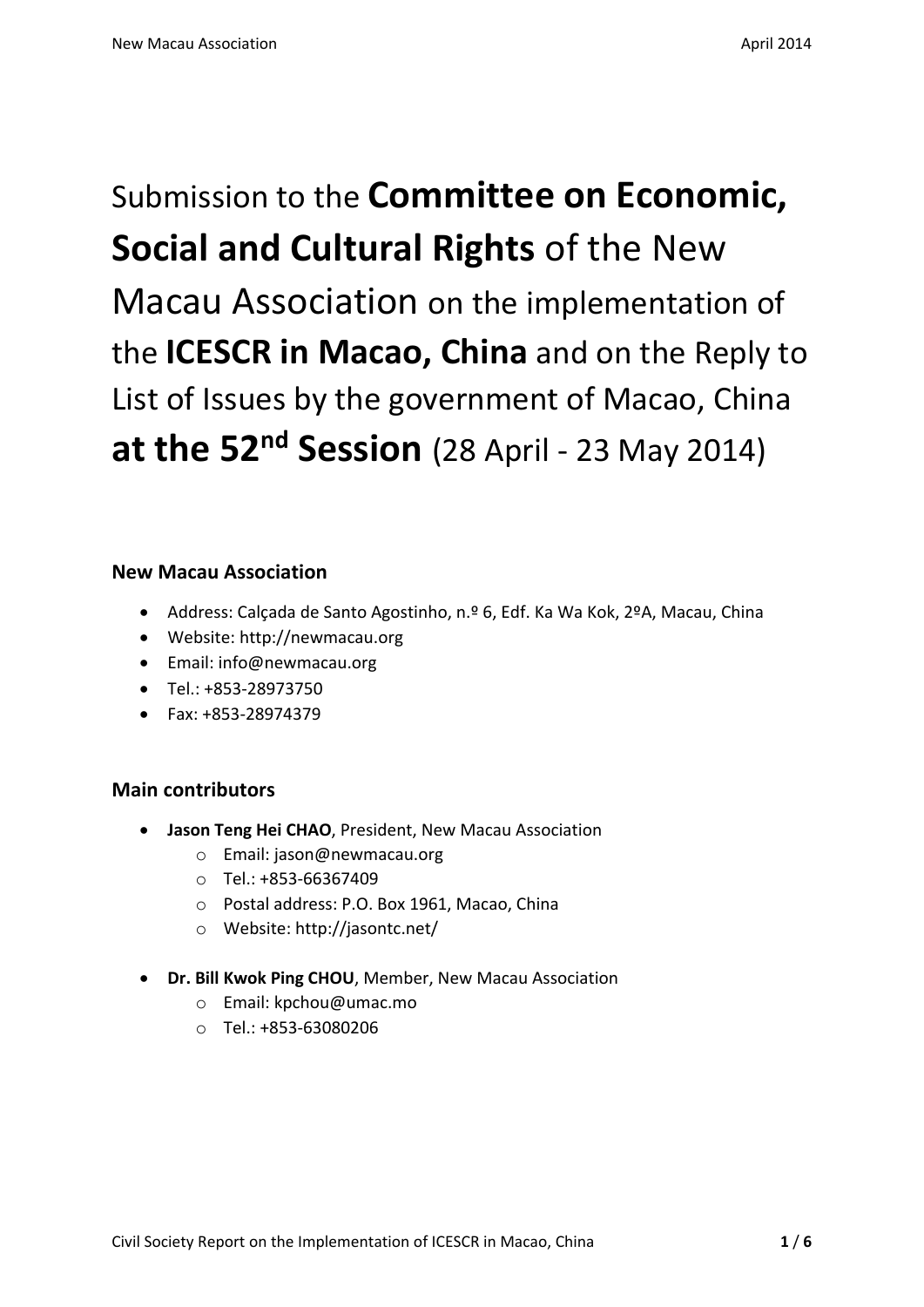The New Macau Association hereby makes the following submissions to the Committee on Economic, Social and Cultural Rights with regard to the ratification of the International Covenant on Economic, Social and Cultural Rights (hereinafter "the Covenant") by the Government of the Macao Special Administrative Region of the People's Republic of China (hereinafter "the Government") and on the Government's Reply to the List of Issues (E/C.12/CHN/Q/2/Add.3) (hereinafter "the Reply") raised by the Committee.

## **Article 3 of the Covenant**

- 1. Concerning the Reply on Article 3 about equal rights of men and women, please note the following:
	- a. Maternal leave for women working in private sector only lasted for 56 days (and 90 days for those working in public sector). After the maternal leave is over, employers have no legal obligation to provide no-pay leave. Furthermore, there was severe inadequate supply of nurseries, child care centres, elderly centres, and schools for students with special needs, and centres for handicapped. Since it is usually women to assume greater responsibilities of family status, women had to sacrifice either their career development or personal care of their families. As a result, as indicated in the Reply, many women had to work on part-time basis, and had fewer chances to promote to the senior managerial and professional positions.
	- b. Although the Labour Affairs Bureau (DSAL) had been claimed by the Government as an entity handling the complaints against sexual harassment in workplace, the authorities have hardly promoted anti-sexual harassment in workplace. There are no guidelines provided to public and private sectors on the ways of fighting against sexual harassment. Both the employers and employees do not have clear ideas about what constitute sexual harassment. Nor do any firms set up gender equality / anti-sexual harassment committee or designate senior female managers to be gender equality / anti-sexual harassment officers.
	- **c. As a result of the above observations, we request the Committee to ask the Government for the following information:**
		- **i. The schedule of increasing the period of maternal leave, nurseries, child care centres, elderly centres, and schools for students with special needs, and centres for handicapped; and**
		- **ii. The schedule of legislation on anti-sexual harassment.**

#### **Article 7 of the Covenant**

2. Concerning the Reply on Article 7 about the right to just and favourable conditions of work, please note the following: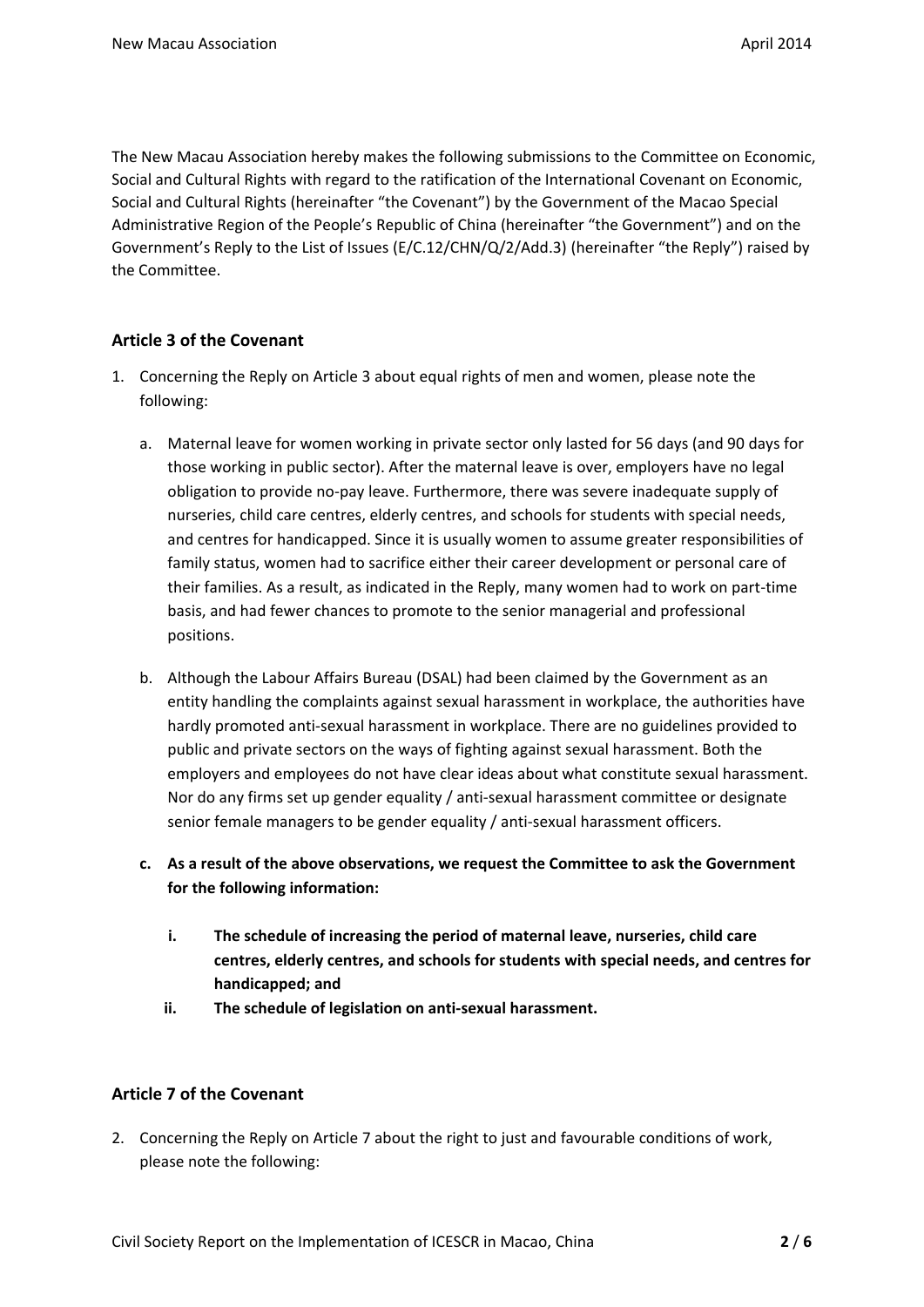- d. Local employees, especially the low-skilled workers, frequently complain about being displaced by migrant workers who are paid at a rate below the market level. Employers are reported to overstate the salary of migrant workers in the employment contracts in order to convince the government that migrant workers do not displace local workers, but take up the jobs unwanted by local workers. The government does not appear effective in investigating the complaints and charging the law-breaking employers.
- e. Although the government has imposed on casino resorts a threshold of maximum number of migrant workers as a proportion to the total number of their employees, the threshold is not legally binding.
- f. No minimum wage was set for migrant workers. The salary level of most of them is below the monthly median income. Some domestic maids are paid as low as one-fifth of the monthly median income.
- g. The Reply reads, "the Macao SAR Government's outsourced security guards and cleaners have been protected with statutory minimum wages since 2007, with the amounts adjusted to MOP 26.00 per hour, MOP 208.00 per day and MOP 5,408.00 per month since June 2013". Currently, the median monthly income of local residents is MOP 14,500. The outsourced security guards and cleaners whose incomes are decided by the government and are less than one half of the median income may be considered poor in employment caused by government policies.
- h. Concerning the maximum working hours, the Reply states overtime work requires the consent of both the employers and employees. However, employees have little say if employers insist on working overtime: Labour Relations Law allows employers to arbitrarily dismiss the employees without a just cause.
- **i.** Despite petitions from civil society organisations and trade unions for a universal minimum wage for all industries during the public consultation on the minimum wage bill in November 2013, the government insisted in early 2014 that the upcoming legislation on minimum wage would not be universal but would merely cover security guards and cleaners.
- **j. As a result of the above observations, we request the Committee to ask the Government for the following information:**
	- **i. The measures of preventing migrant workers from displacing local employees;**
	- **ii. The measures of obliging the casino resorts to the threshold of migrant workers employed;**
	- **iii. The schedule of introducing an universal minimum wage for all industries and for migrant workers; and**
	- **iv. The measures of preventing poor in employment.**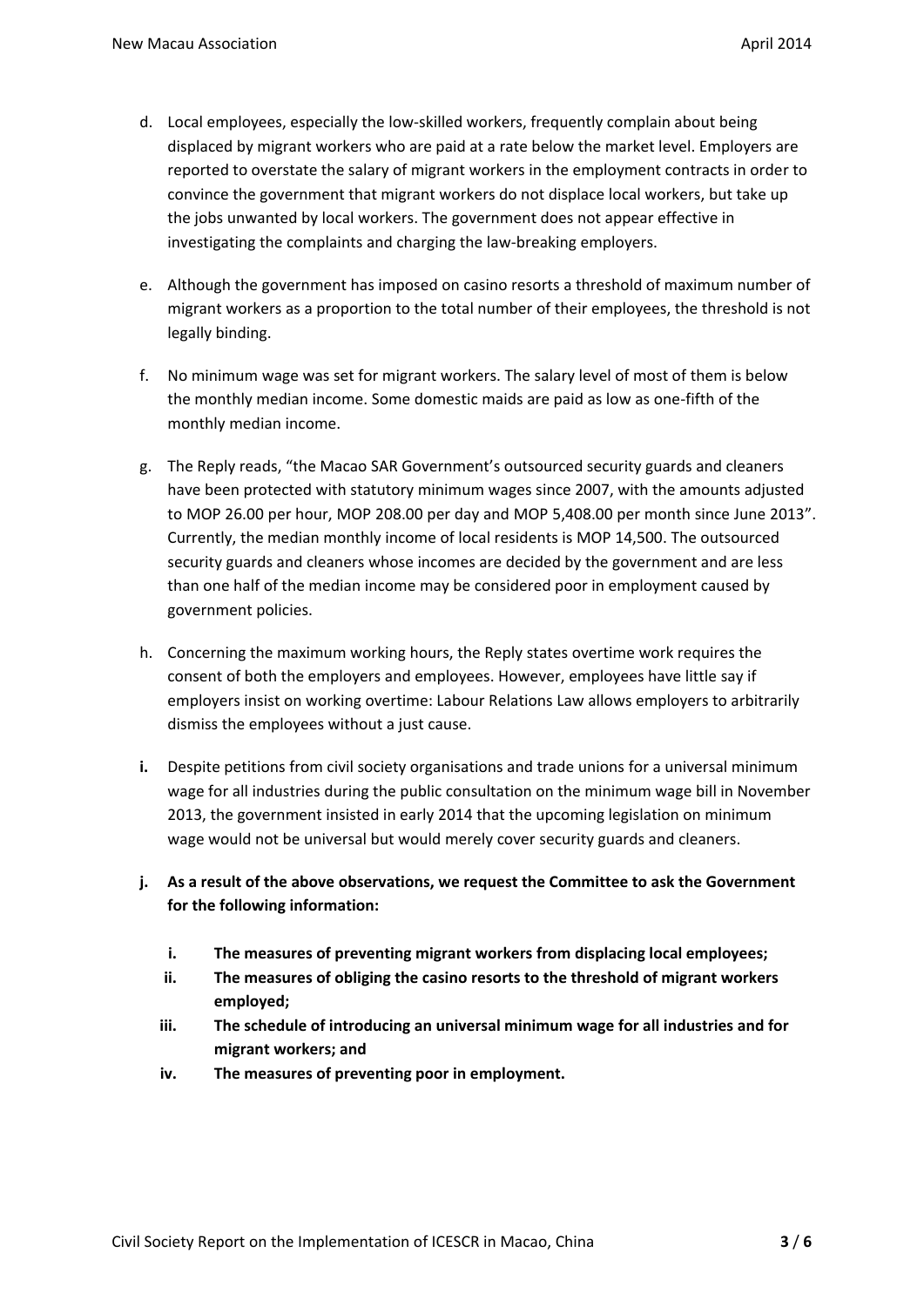# **Article 8 of the Covenant**

- **3.** Concerning the Reply on Article 8 about protection of workers from retribution following trade union activity or taking part in a strike, please note the following:
	- a. Although it is written in the Basic Law, the constitutional law of Macau, that Macau citizens have the right to strike, no local legislation has been enacted to protect workers from retribution following trade union activity, a strike or an industrial action. In practice, workers organising / participating in a strike are vulnerable to the risk of unilateral dismissal by the employer "without just cause" as long as the employer compensates the employees with an adequate remedy in compliance with Article 70 of the Labour Relations Law (Law No. 7/2008).
	- b. Several attempts by a legislator to introduce the "Trade Union Law" as a private bill have been vetoed in plenary sessions of the Legislative Assembly. The bill, if approved, would entitle workers to the rights to collective bargaining and protection from retribution after engaging in trade union activities or industrial actions. It must be noted that only 14 (less than a half) out of 33 seats of the Legislative Assembly of Macao were selected by equal and universal suffrage. The absence of genuine democracy in the formation of the Legislative Assembly made the interests of the business sector and employers being overrepresented.
	- c. Employers are not required by law to engage in collective negotiation with the organisation that represents their employees. The Government showed no intention to legislate on workers' the right to collective bargaining.
	- **d. As a result of the above observations, we recommend the Committee to urge the Government to introduce a legislation that ensures workers' rights to strike, collective bargaining and protection from retribution after taking part in industrial actions.**

## **Article 10 of the Covenant**

- 4. Concerning the Reply on corporal punishment, please note the following:
	- a. In School setting: The "Disciplinary Regime for Students of Official Educational Institutes", as mentioned in Paragraph 67.3 of the Reply, is only applicable to public schools. No regulation is in place to explicitly require private schools, including those fully or partially subsidised by the government, to disallow corporal punishment.
	- b. In Home setting: The use of corporal punishment is common. The government is not active in raising awareness among parents and guardians about the alternatives to corporal punishment in raising a child.
	- c. In Paragraph 67.2 of the Reply, Article 146 of the Macao Criminal Code (or "the Penal Code", if literally translated from Portuguese) refers to brutal abuses or aggravated maltreatments. Less serious forms of abuse are not covered by this article.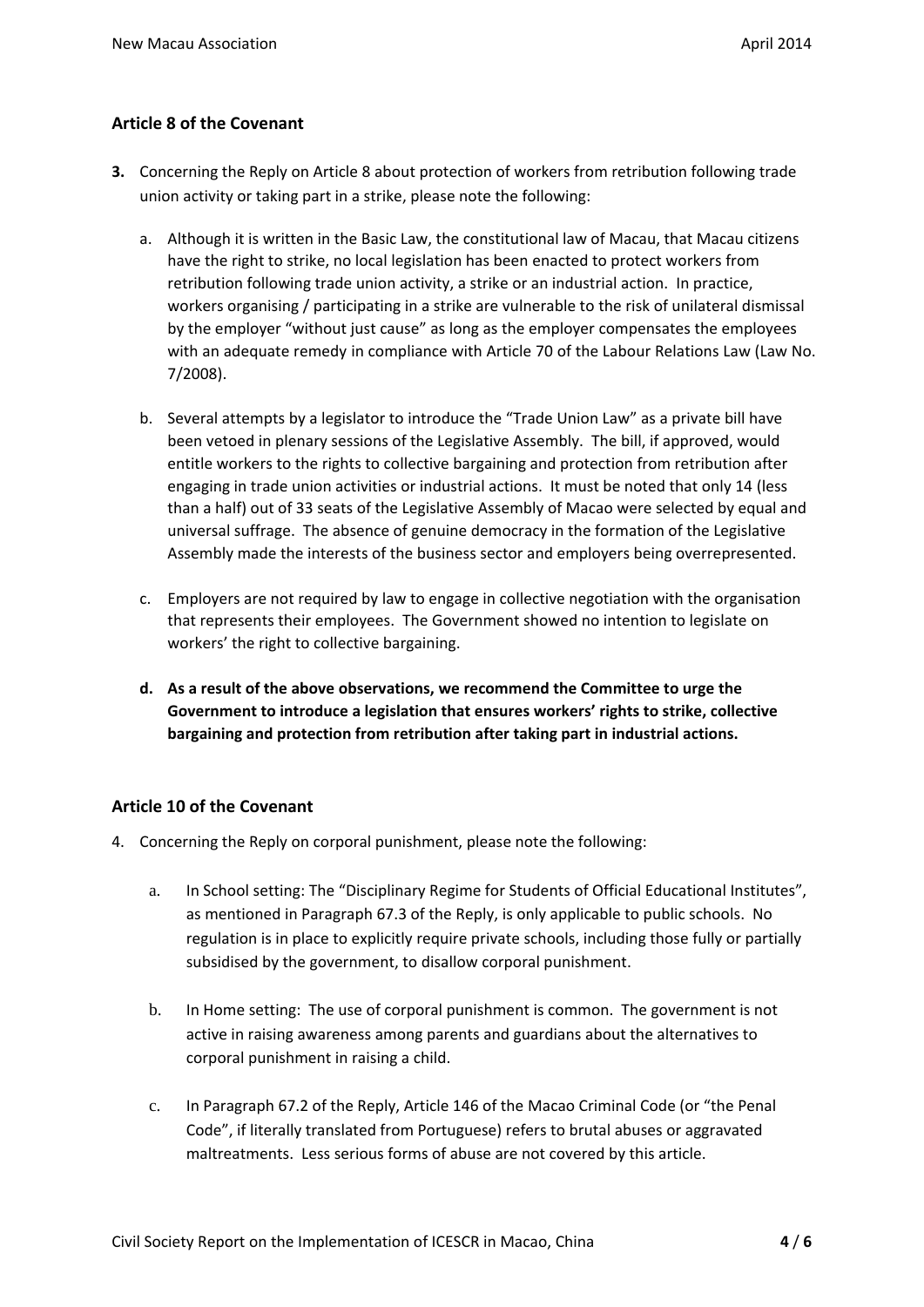- d. In Paragraph 67.1 of the Reply, the offence to physical integrity (Article 137 of the Macao Criminal Code), serious offence to physical integrity (Article 138 of the Macao Criminal Code) and aggravated offence to physical integrity (Article 139 of the Macao Criminal Code) are crimes for physical assaults in general and are not specialised in prohibiting or deterring corporal punishment.
- e. It must be noted that Article 137 of the Macao Criminal Code (the offence to physical integrity) is a "semi-public crime" which prosecution of the offenders depends on whether or not the victim files a complaint. In other words, the authorities have no legitimacy to step in the case unless the victim reports to the police or the public prosecutor. In the case of children suffering from non-fatal abuses in home setting, the victims' lack of knowledge to seek assistance from the authority effectively deprives them from legal protection.
- f. Minors (children and teenagers) are not informed of their rights enshrined in the Covenant to be free from corporal punishment as well as the law and complaint procedures which may protect them from corporal punishment.
- **g. As a result of the above observations, we recommend the Committee to require the Government to proactively raising awareness among children and teenagers about the ways to protect them from corporal punishment. School teachers, parents and guardians should be warned of the illegality of corporal punishment.**
- **h. Also, we recommend the Committee to urge the Government to legislate to explicitly outlaw corporal punishment in school and home settings, namely, by extending the scope of the "Disciplinary Regime for Students of Official Educational Institutes" to private schools.**

## **Article 11 of the Covenant**

- 5. Concerning the Reply on the supply of public social housing, please note the following:
	- a. The supply of public housing in Macao consists of Social Housing flats and Economic Housing flats. The government pledged the supply of at least nineteen thousand units (social and economic housing flats combined) by the end of 2012. However, as of April 2014, seven thousand units, among the pledged, are still under construction.
	- b. The revised Economic Housing Law (Law No. 10/2011), as proposed by the Government, made the queue of applications for economic units to be formed on an ad-hoc basis and the provisions of maintaining a long-term (or permanent) queue were repealed. The revised law of ad-hoc queues has been heavily criticised by civil society organisations and prodemocracy activists.